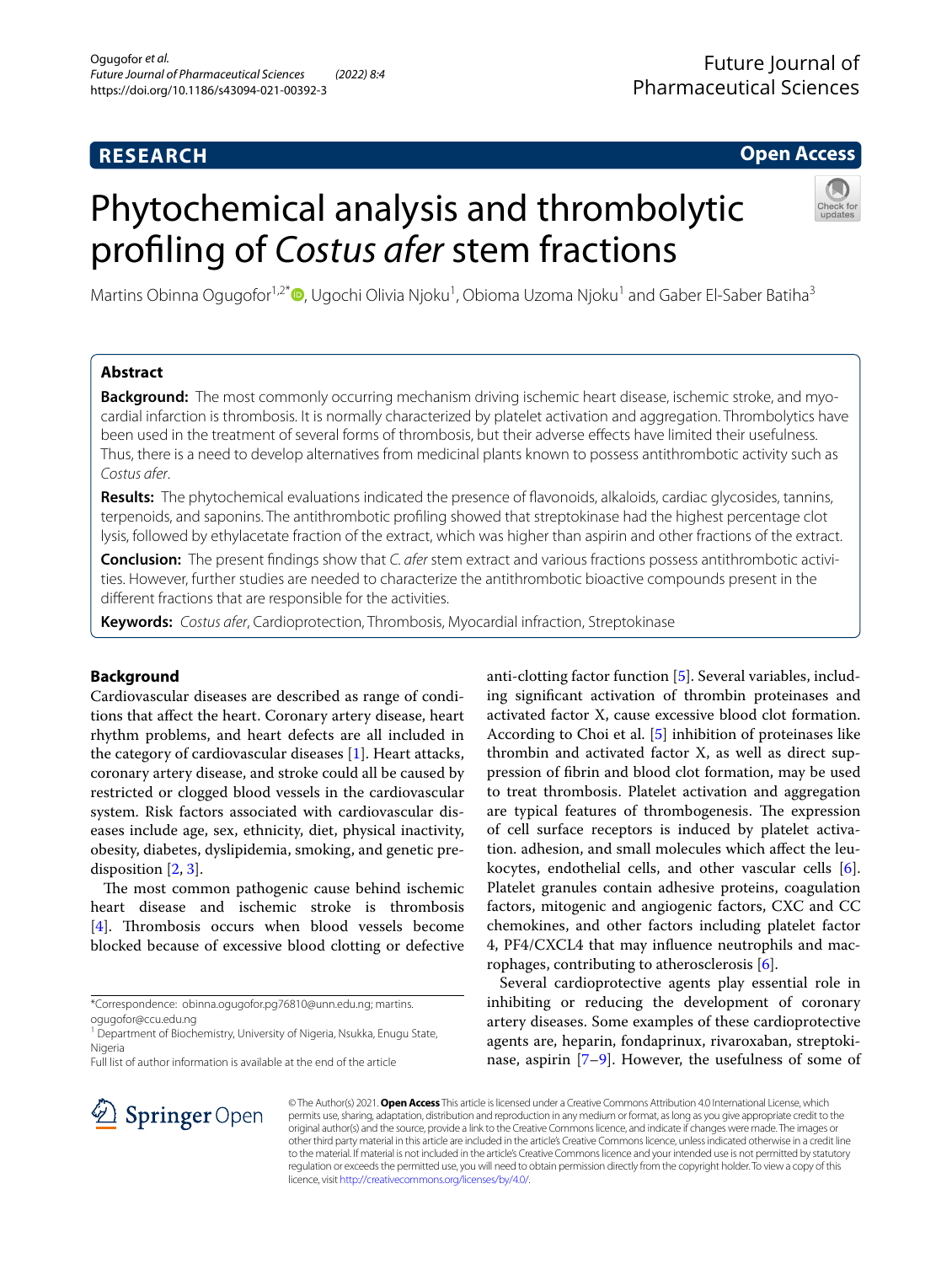these agents has been limited due to their adverse efects [[8\]](#page-3-7).

*Costus afer* is a tropical perennial medicinal plant with an unbranched creeping rhizome that grows in wet or shaded forests and along riverbanks. *C. afer* can be found throughout Africa's forest belt from Senegal to Ethiopia, in the East to Tanzania, Malawi, and Angola, and in the South and West to South Africa and West Africa. In Nigeria, Ghana, Togo, and Cameroon, it is a common plant [\[10](#page-4-1), [11\]](#page-4-2). Costus is a pantropical genus of around 70 species, 40 of which are found in tropical America, 25 in tropical Africa, and 5 in Southeast Asia [\[10](#page-4-1)]. *C. afer* stem extract is efective in the treatment of cough, infammation, diabetes, arthritis, and rheumatism. Its decoction has also been used as a laxative, purgative, and diuretic in the past. Due to the presence of bioactive substances such polyphenolics, saponin, alkaloids, and glycosides, it is widely known for its antioxidant, anti-infammatory, and hepatoprotective properties [\[10](#page-4-1), [12](#page-4-3)].

# **Methods**

# **Ethical approval**

The Ethical Committee of the Faculty of Biological Sciences, University of Nigeria, Nsukka, approved the study protocol (Approval number: UNN/FBS/EC/1036; date: 27th October 2020). Prior to the collection of blood samples, each study participant flled and signed a written consent form.

# **Drugs**

The drugs used in the study were of proven quality. The aspirin used was a product of Juhel Nigeria limited while streptokinase was a product of Abbott laboratories, United States of America.

# **Plant material**

Mr. Alfred Ozioko of the Bioresources Development and Conservation Program, Nsukka, Enugu State, Nigeria, identifed the plant sample, fresh *C. afer* stem obtained from Ozom Mgbagbu-Owa, Ezeagu Local Government of Enugu State.

# **Preparation of plant material**

The method described by Njoku et al.  $[13]$  $[13]$  $[13]$  was used for the extraction of the plant material. For extraction, the stem was washed with distilled water, air-dried at room temperature, and powdered. The powder  $(1000 \text{ g})$  was macerated for 48 h at room temperature in 2.5 L of ethanol (80%). The mixture was filtered through Whatman No. 1 flter paper, and the fltrate was concentrated using a rotary evaporator to produce a semi-solid chocolate extract.

# **Fractionation of the plant extract**

The method described by Njoku et al.  $[14]$  was used for the fractionation of the plant extract. n-hexane, ethylacetate, and 20% aqueous-ethanol  $(v/v)$  were used to fractionate the samples. To make a stock solution, 20 g of crude extract was weighed and diluted in 250 ml of 20% aqueous-ethanol  $(v/v)$ . The solution was then put onto a separating funnel with 250 ml of n-hexane added to it. The mixture was allowed to stand for 20 min before the upper component was collected in a beaker for appropriate separation. After washing the aqueous-ethanol component with n-hexane many times, the various n-hexane fractions were recovered. Using ethyl acetate, the operation was repeated. Different fractions were collected and concentrated in the end. The different fractions were used for further studies.

#### **Qualitative phytochemical screening of the plant fractions**

The qualitative and quantitative phytochemical profiling of the crude plant extract and diferent fractions were done using the methods of Harbone [[15](#page-4-6)], and Trease and Evans [[16](#page-4-7)], and Soni and Sosa [[17](#page-4-8)].

# **Blood sample collection**

Healthy human volunteers  $(n=18)$  with no history of oral contraceptive or anticoagulant medication had their blood samples taken in an aseptic environment. To create clots, 5 mL of blood was weighed into micro-centrifuge tubes.

### **Determination of thrombolytic activity**

The method described by Ramjan et al.  $[18]$  $[18]$ . Each volunteer's venous blood (5 mL) was drawn and placed in one of eighteen pre-weighed sterile micro-centrifuge tubes, which were then incubated at 37 °C for 45 min. After the clot had formed, the fuid was entirely discharged from each microcentrifuge tube, and the clot weight was calculated by subtracting the weight of the clot-containing tube from the weight of the tube alone.  $100 \mu l$  of streptokinase (SK) and aspirin were used as a positive control; 100 µl of distilled water was used as a negative non-thrombolytic control; and 100 µl of each sample was separately put into the microcentrifuge tubes. After that, all the tubes were incubated at 37 °C for 90 min to check for clot lysis. The discharged fluid was discarded after incubation, and the tubes were weighed again to see if there was a diference in weight after the clot was disrupted. The following formula was used to calculate the percentage of clot lysis:

$$
\% \text{Clot lysis} = \frac{\text{weight of released clot}}{\text{clot weight}} \times 100
$$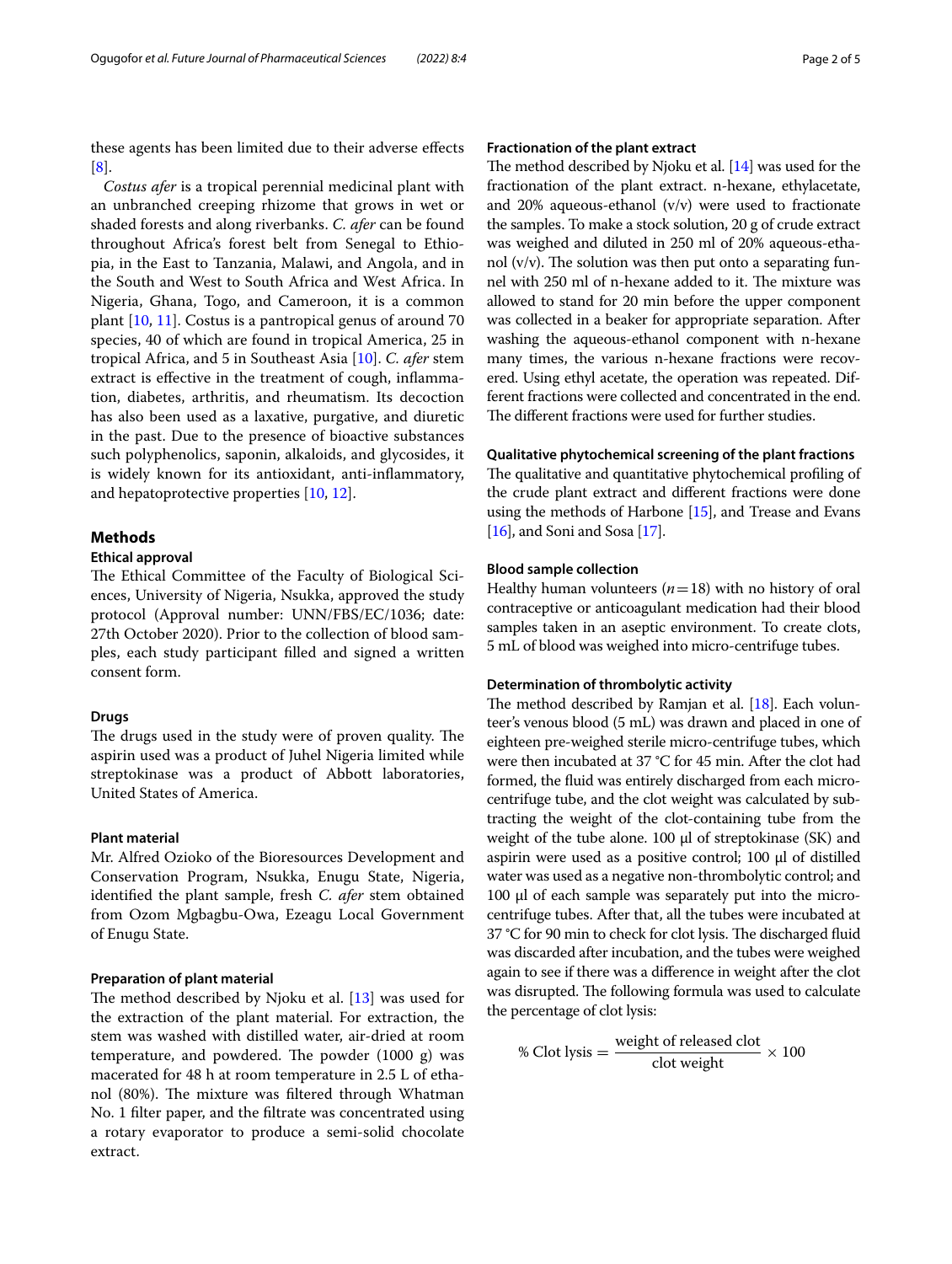# **Statistical analysis**

Statistical Product and Service Solution (SPSS 15.0) version was used for the statistical analysis. A one-way analysis of variance (ANOVA) was used to assess statistical diferences, and Duncan's Multiple Range Test was used to establish signifcant diferences between the mean values of the diferent samples at *P*<0.05.

### **Results**

# **Phytochemical profling of** *C. afer* **stem crude extract and fractions**

The phytochemical profiling of the different fractions of *C. afer* stem ethanol extract revealed the presence of different phytoconstituents such as favonoids, alkaloids, terpenoids, glycosides, saponins, and tannins as shown in Table [1](#page-2-0).

# **Antithrombotic profling** *C. afer* **stem crude extract and fractions**

The antithrombotic activity profiling of the different samples showed that the standard drug, streptokinase exerted the highest thrombolytic efect, followed by the crude extract and ethylacetate fraction, respectively. However, the percentage clot lysis of aspirin, a known anti-infammatory drug is lower than those of the crude extract and ethylacetate fraction.

# **Discussion**

Thrombolytic agents such as anticoagulants are essential in the prevention and management of thromboembolic disorders  $[19]$  $[19]$ . Thus, plant-derived thrombolytic compounds are attractive and have become a feld of research.

Phytochemicals have continued to be a major source of drugs for pharmaceuticals due to their several medicinal effects. The qualitative phytochemical analysis of the *C. afer* stem extract showed the presence of favonoids, alkaloids, saponins, favonoids, tannins, glycosides, and terpenoids as presented in Table [1.](#page-2-0) This is consistent with the results obtained by Ezejiofor et al*.* [\[20\]](#page-4-11), on the ethanolic leaf extract of *C. afer*. Alkaloid such as ambinine is known to possess antithrombotic and anticoagulant activities, while tannins are known to inhibit platelet activation and thrombus formation [\[21](#page-4-12), [22](#page-4-13)]. Flavonoids and saponins are known for their antioxidant properties which play a role in preventing oxidative damage of the cell. Therapeutic potentials of antioxidants in controlling degenerative diseases with marked oxidative damage from reactive oxygen species or free radicals could be ameliorated by favonoids [[23\]](#page-4-14).

Thrombolytic activity profiling of *C. afer* stem crude extract and diferent fractions showed a signifcant clot lysis activity when compared to the control as presented in Table [2,](#page-2-1) thus indicating that *C. afer* is a potential cardioprotective and thrombolytic agent. Among the fractions of *C. afer* stem evaluated, ethyl acetate exerted the highest thrombolytic activity followed by n-hexane fraction, while hydro-ethanol fraction (20% v/v) showed the least activity. Also, the percentage clot lysis of *C. afer* stem ethylacatate fraction was signifcantly higher than that of aspirin. The different thrombolytic activities could be attributed to the presence of diferent phytoconstituents

<span id="page-2-1"></span>

|  | Table 2 Percentage clot lysis |  |
|--|-------------------------------|--|
|--|-------------------------------|--|

| S/N            | <b>Fractions/drugs</b> | Clot lysis (%)<br>$52.23 \pm 0.59$ <sup>t</sup> |  |
|----------------|------------------------|-------------------------------------------------|--|
|                | Streptokinase          |                                                 |  |
|                | Aspirin                | $25.44 \pm 0.48$ <sup>c</sup>                   |  |
| $\mathcal{R}$  | Crude extract          | 41.30 $\pm$ 0.61 <sup>e</sup>                   |  |
|                | Ethylacetate fraction  | 34.30 $\pm$ 0.62 <sup>d</sup>                   |  |
| $\overline{4}$ | n Hexane fraction      | $18.13 \pm 0.06^{\rm b}$                        |  |
| -5             | Ethanol fraction       | $17.14 \pm 0.09^b$                              |  |
| 6              | Distilled water        | $4.42 \pm 0.35$ <sup>a</sup>                    |  |
|                |                        |                                                 |  |

Results are presented as mean $\pm$ SD. Values in the same column having different superscripts difer signifcantly (*P*<0.05)

<span id="page-2-0"></span>

| (mq/q)          | (mq/q)          | (mq/q)            | Aqueous-<br>ethanol<br>fraction<br>(mg/g) |
|-----------------|-----------------|-------------------|-------------------------------------------|
| $7.93 \pm 1.22$ | $0.82 \pm 0.03$ | $4.21 \pm 0.28$   | $1.02 \pm 0.08$                           |
| $2.68 \pm 1.08$ | $0.53 \pm 0.03$ | $0.36 \pm 0.16$   |                                           |
| $6.34 \pm 0.52$ | $2.08 \pm 0.46$ | $2.72 \pm 0.23$   | $0.27 \pm 0.06$                           |
| $6.23 \pm 0.47$ | $3.68 \pm 0.26$ | $2.04 \pm 0.30$   | $2.61 \pm 0.12$                           |
| $3.82 + 0.74$   | $\qquad \qquad$ | $1.28 + 0.04$     | $3.80 \pm 0.22$                           |
| $12.09 + 1.02$  | $3.46 + 0.48$   | $7.03 \pm 0.12$   | $4.08 + 0.06$                             |
| $1.39 \pm 0.40$ | $0.41 \pm 0.02$ | $0.82 \pm 0.04$   | $0.28 \pm 0.02$                           |
|                 | Crude extract   | n-Hexane fraction | <b>Ethylacetate fraction</b>              |

Values are presented as mean±SD. *n*=3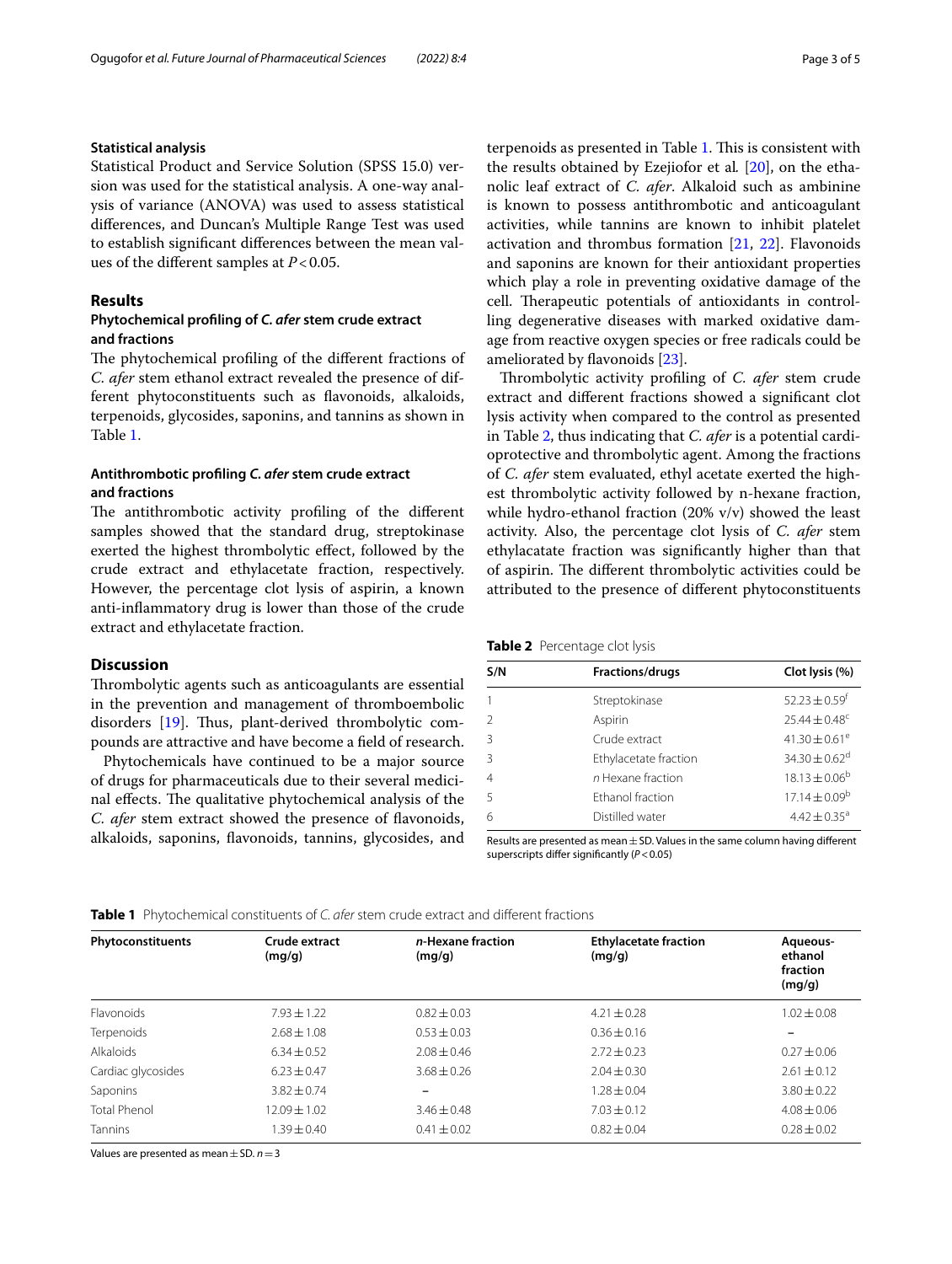in the plant fractions. Some favonoids are known to prevent the formation of thrombus by inhibiting platelet aggregation [[24\]](#page-4-15). In addition, alkaloids have been described to exert antithrombotic efect by signifcantly degrading blood clot and delaying the plasma recalcifcation time [[21](#page-4-12)]. According to Ezejiofor et al. [\[20\]](#page-4-11), *C. afer* leaves extract caused a dose dependent increase in blood clotting time in albino mice, with no substantial efect on the hemoglobin, packed cell volume, and red blood cell components while there was a decrease in the platelet count, white blood cell, neutrophils, and lymphocytes. The decrease in platelet component of the blood of albino mice could be responsible for the increase in clotting time observed leading to delayed platelet clot formation.

Normally, blood clot formation results from the cyclooxygenase pathway. Prostaglandins are associated with localized pain, infammation and thus, promote blood clotting by activating platelets [[24](#page-4-15)]. Cyclooxygenase (COX 1 and 2) act on arachidonate and converts it to prostaglandin H2 (PGH2), which is the precursor of many other prostaglandins and thromboxane [[24](#page-4-15)]. On the other hand, thromboxane synthase converts PGH2 to thromboxane A2, which is the source of other thromboxane which cause the constriction of blood vessels and platelet aggregation  $[25]$  $[25]$ . However, flavonoids such as quercetin and myricetin have been reported to inhibit platelet aggregation as well as thromboxane  $[26]$  $[26]$ . Thus, the presence of these polyphenolic compounds as well as other phytocompounds could be responsible for the observed antithrombotic efects of *C. afer* extract and different organic solvent fractions.

# **Conclusions**

The present findings show that *C. afer* stem extract and various fractions possess antithrombotic activities. These antithrombotic efects could be attributed to the phytoconstituents present in the stem extract and fractions. However, further studies are needed to characterize the antithrombotic bioactive compounds present in the different fractions that are responsible for the activities.

#### **Abbreviations**

COX: Cyclooxygenase; PGH2: Prostaglandin H2; cAMP: Cyclic adenosine monophosphate; SK: Streptokinase; SD: Standard deviation.

#### **Acknowledgements**

The authors appreciate Mr. Alfred Ozioko of Bioresource Development and Conservation Program, Nsukka Enugu state Nigeria for authenticating the plant sample.

#### **Plant authentication**

Mr. Alfred Ozioko of the Bioresources Development and Conservation Program, Nsukka, Enugu State, Nigeria, identifed the plant sample, fresh *Costus afer* stem obtained from Ozom Mgbagbu-Owa, Ezeagu Local Government of Enugu State.

#### **Authors' contributions**

Conceptualization, MOO, UON, and OUN.; Methodology, MOO, UON, OUN, and GE-SB; Formal Analysis, MOO, UON; Investigation, MOO, UON, OUN; Resources, UON, OUN, and GE-SB; Data Curation, MOO and UON; Writing— Original Draft Preparation, MOO and UON; Writing—Review & Editing, OUN and GE-SB; Supervision, OUN and UON. All authors have read and approved that the manuscript should be published.

#### **Funding**

No funding received.

#### **Availability of data and materials**

All data and material are available upon request.

#### **Declarations**

#### **Ethics approval and consent to participate**

The study was conducted according to the guidelines of the Declaration of HELSINKI and approved by the Ethics and Biosafety Committee of Faculty of Biological Sciences, University of Nigeria Nsukka, Enugu Nigeria (Approval number: UNN/FBS/EC/1036; date: 27th October 2020)."Informed consent was obtained from all the study participants. They flled and signed a consent form before the collection of the blood sample.

#### **Consent for publication**

Not applicable.

#### **Competing interests**

The authors have declared no confict of interest.

#### **Author details**

<sup>1</sup> Department of Biochemistry, University of Nigeria, Nsukka, Enugu State, Nigeria. <sup>2</sup> Department of Chemical Sciences (Biochemistry Programme), Coal City University, Enugu, Enugu State, Nigeria. <sup>3</sup> Department of Pharmacology and Therapeutics, Faculty of Veterinary Medicine, Damanhour University, Damanhour 22511, AlBeheira, Egypt.

# Received: 7 July 2021 Accepted: 22 December 2021 Published online: 05 January 2022

#### **References**

- <span id="page-3-0"></span>1. World Health Organization (2021) Cardiovascular diseases. Available online: [https://www.who.int/news-room/fact-sheets/detail/cardiovasc](https://www.who.int/news-room/fact-sheets/detail/cardiovascular-diseases-(cvds) [ular-diseases-\(cvds\)](https://www.who.int/news-room/fact-sheets/detail/cardiovascular-diseases-(cvds). Accessed on 10th May 2021
- <span id="page-3-1"></span>2. Mina TK, Mahrous A (2018) Drug induced cardiotoxicity: mechanism, pre‑ vention, and management. [https://doi.org/10.5772/intechopen.79611.](https://doi.org/10.5772/intechopen.79611) Accessed on 10th May 2021
- <span id="page-3-2"></span>3. Lipshultz SE, Cochran TR, Franco VI, Miller TL (2013) Treatment related cardiotoxicity in survivors of childhood cancer. Nat Rev Clin Oncol 10(12):697–710.<https://doi.org/10.1038/nrclinonc.2013.195>
- <span id="page-3-3"></span>4. Raskob GE, Angchaisuksiri P, Blanco AN, Buller H, Gallus A, Hunt BJ, Hylek EM, Kakkar A, Konstantinides SV, McCumber M, Ozaki Y, Wendelboe A, Weitz JI (2014) Thrombosis: a major contributor to global disease burden. Arterioscler Thromb Vasc Biol 34(11):2363–2371. [https://doi.org/10.1161/](https://doi.org/10.1161/ATVBAHA.114.304488) [ATVBAHA.114.304488](https://doi.org/10.1161/ATVBAHA.114.304488)
- <span id="page-3-4"></span>5. Choi JH, Park SE, Kim SJ, Kim S (2015) Kaempferol inhibits thrombosis and platelet activation. Biochimie 115:177–186. [https://doi.org/10.1016/j.](https://doi.org/10.1016/j.biochi.2015.06.001) [biochi.2015.06.001](https://doi.org/10.1016/j.biochi.2015.06.001)
- <span id="page-3-5"></span>6. Nagareddy P, Smyth SS (2013) Inflammation and thrombosis in cardiovascular disease. Curr Opin Hematol 20(5):457–463. [https://doi.org/10.1097/](https://doi.org/10.1097/MOH.0b013e328364219d) [MOH.0b013e328364219d](https://doi.org/10.1097/MOH.0b013e328364219d)
- <span id="page-3-6"></span>7. Tomaru T, Kawano H, Tsujiuchi Y, Suzuki J, Nakajima T, Uchida Y (2005) Mechanism of antithrombotic efect of heparin and antithrombin in balloon-injured arteries. Life Sci 77(21):2611–2625
- <span id="page-3-7"></span>8. Papathanasopoulos A, Kouroupis D, Henshaw K, McGonagle D, Jones EA, Giannoudis PV (2011) Efects of antithrombotic drugs fondaparinux and tinzaparin on in vitro proliferation and osteogenic and chondrogenic